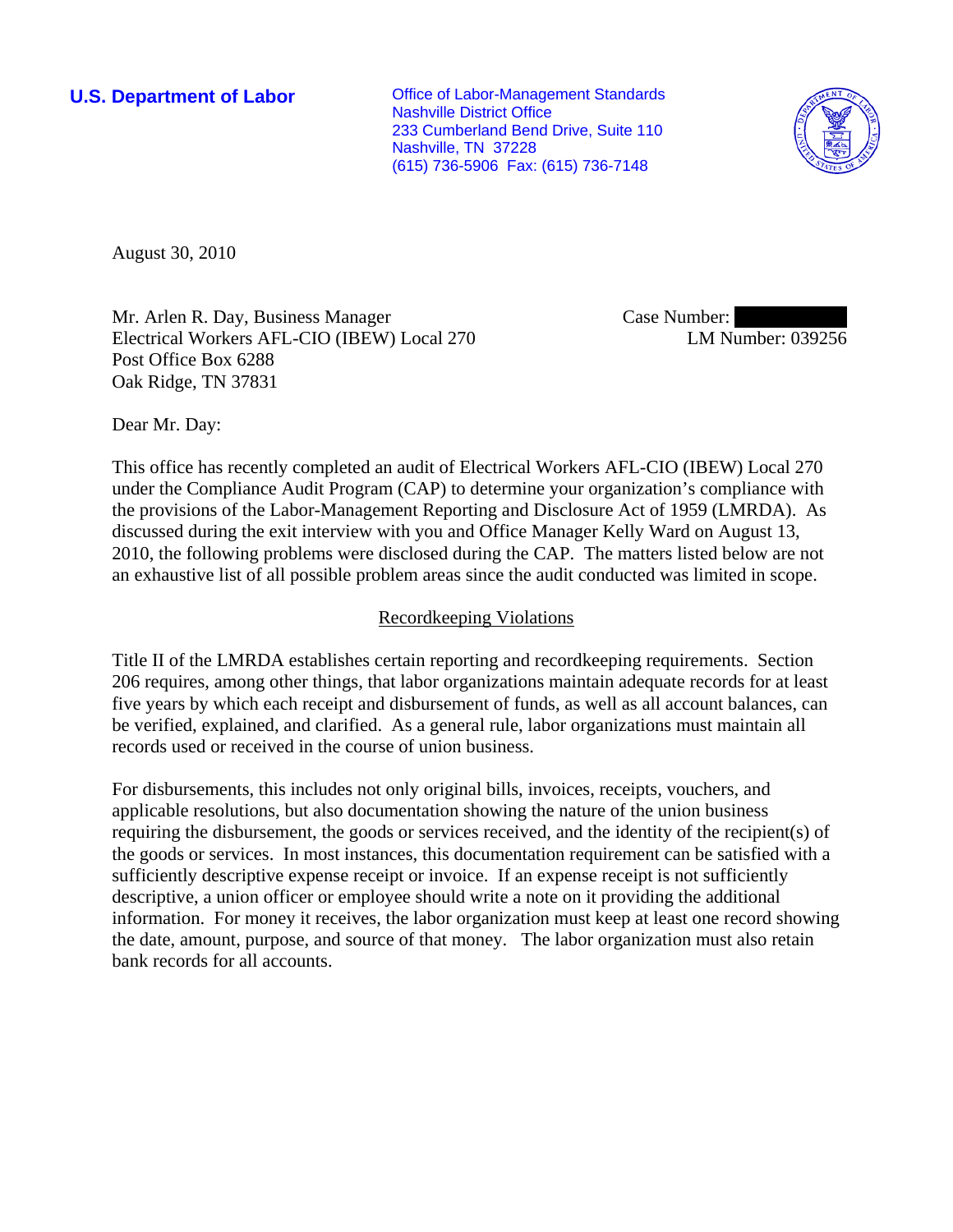The audit of Local 270's 2009 records revealed the following recordkeeping violations:

1. Union Owned/Leased Vehicles

The union did not maintain records necessary to verify the accuracy of the information reported in Schedules 11 (All Officers and Disbursements to Officers) and 12 (Disbursements to Employees) of the LM-2.

Local 270 incurred expenses totaling at least \$300 for its automobile during 2009. However, Local 270 did not maintain records documenting business versus personal use of the union vehicles.

The LM-2 instructions include specific rules for the reporting of automobile expenses. The union must report operating and maintenance costs for each of its owned or leased vehicles in Schedules 11 and 12 of the LM-2, allocated to the officer or employee to whom each vehicle is assigned.

For each trip they take using a union owned or leased vehicle, officers and employees must maintain mileage logs that show the date, number of miles driven, whether the trip was business or personal, and, if business, the purpose of the trip.

2. Reimbursed Auto Expenses

The organizer who received reimbursement for business use of their personal vehicles did not provide adequate documentation to the union to support payments to them totaling at least \$100 during 2009. The union must maintain records which identify the dates of travel, locations traveled to and from, and number of miles driven. The record must also show the business purpose of each use of a personal vehicle for business travel by an officer or employee who was reimbursed for mileage expenses.

3. Disposition of Property

Local 270 did not maintain an inventory of hats, jackets, and other property it purchased, sold, or gave away. The union must report the value of any union property on hand at the beginning and end of each year in Item 28 of the LM-2. The union must retain an inventory or similar record of property on hand to verify, clarify, and explain the information that must be reported in Item 28.

The union must record in at least one record the date and amount received from each sale of union hats, jackets and other items.

4. Receipt Dates not Recorded

Entries in Local 270's receipts journal reflect the date the union deposited money, but not the date money was received. Union receipts records must show the date of receipt. The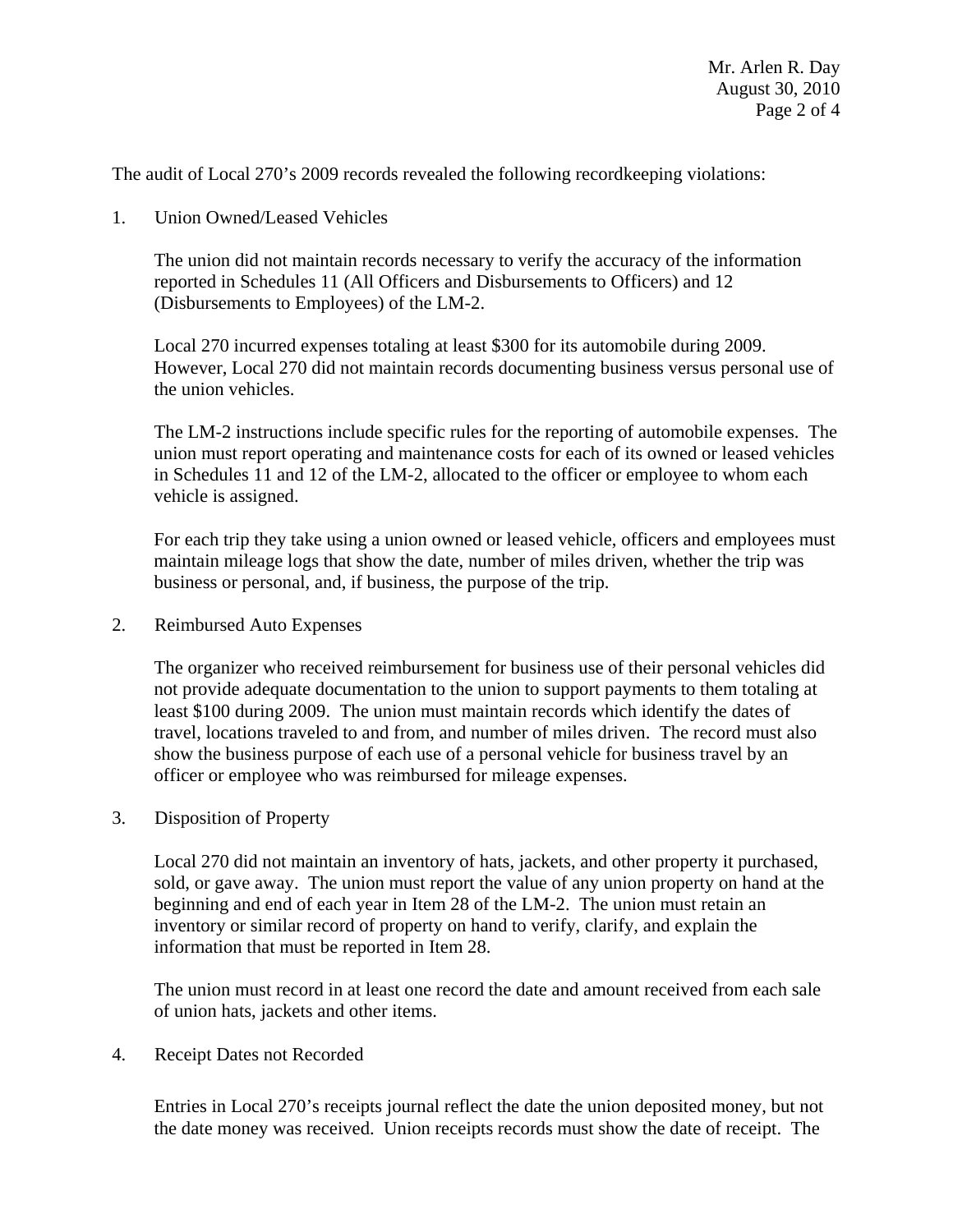date of receipt is required to verify, explain, or clarify amounts required to be reported in Statement B (Receipts and Disbursements) of the LM-2. The LM-2 instructions for Statement B state that the labor organization must record receipts when it actually receives money and disbursements when it actually pays out money. Failure to record the date money was received could result in the union reporting some receipts for a different year than when it actually received them.

Based on your assurance that Local 270 will retain adequate documentation in the future, OLMS will take no further enforcement action at this time regarding the above violations.

## Reporting Violations

The audit disclosed a violation of LMRDA Section 201(b), which requires labor organizations to file annual financial reports accurately disclosing their financial condition and operations. The Labor Organization Annual Report (Form LM-2) filed by Local 270 for fiscal year ending December 31, 2009, was deficient in that:

Acquire/Dispose of Property

Item 15 (During the reporting period did your organization acquire or dispose of any assets in any manner other than by purchase or sale?) should have been answered, "Yes," because the union gave away t-shirts totaling more than \$200 during the year. The union must identify the type and value of any property received or given away in the additional information section of the LM report along with the identity of the recipient(s) or donor(s) of such property. The union does not have to itemize every recipient of such giveaways by name. The union can describe the recipients by broad categories if appropriate such as "members" or "new retirees." In addition, the union must report the cost, book value, and trade-in allowance for assets that it traded in.

I am not requiring that Local 270 file an amended LM report for 2009 to correct the deficient items, but Local 270 has agreed to properly report the deficient items on all future reports it files with OLMS.

## Other Violations

The audit disclosed the following other violation:

Inadequate Bonding

The audit revealed a violation of LMRDA Section 502 (Bonding), which requires that union officers and employees be bonded for no less than 10 percent of the total funds those individuals or their predecessors handled during the preceding fiscal year.

Local 270's officers and employees are currently bonded for \$300,000, but they must be bonded for at least \$354,471.50. Local 270 should obtain adequate bonding coverage for